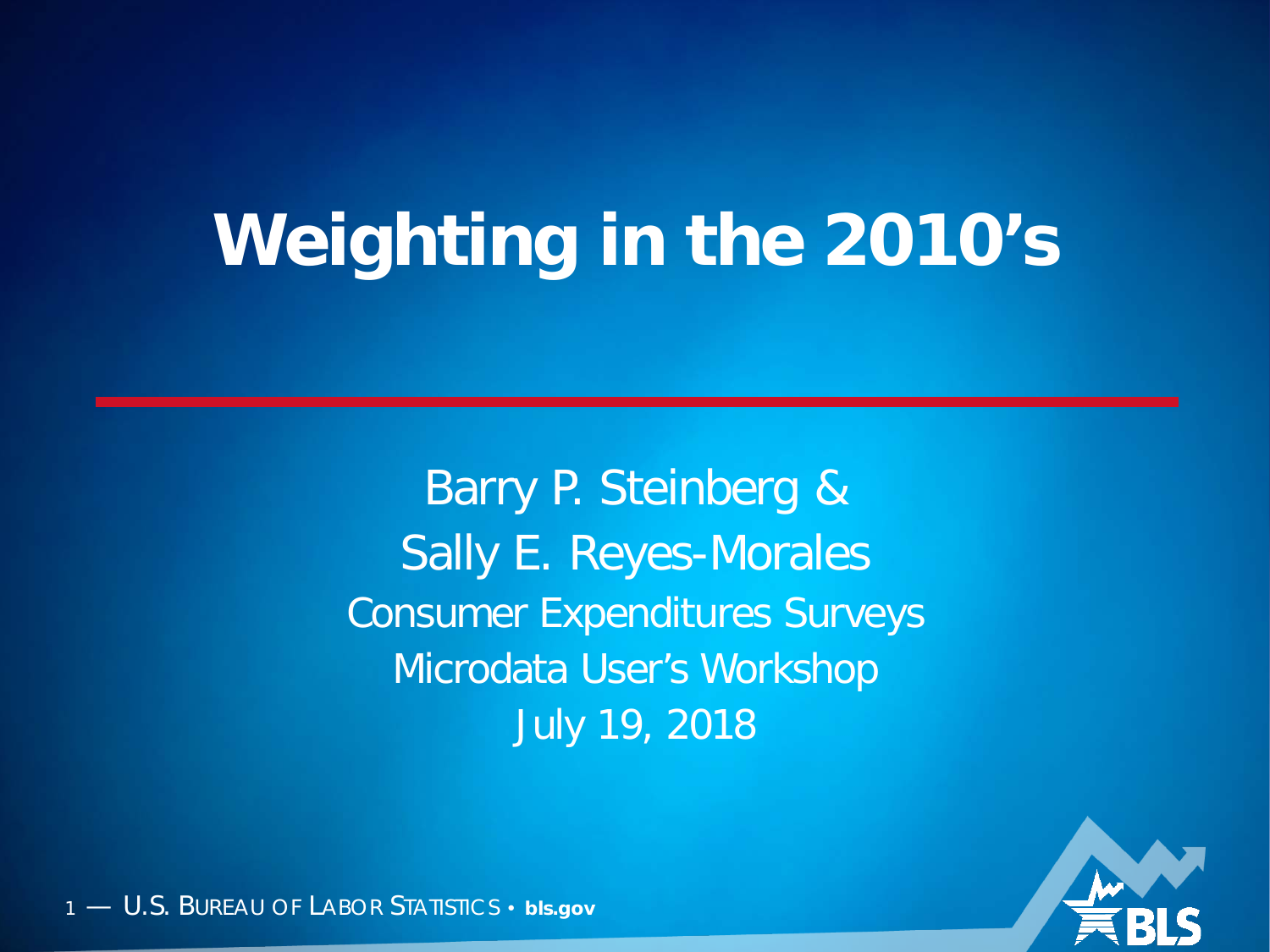## CE Weighting is Dynamic NOT Static

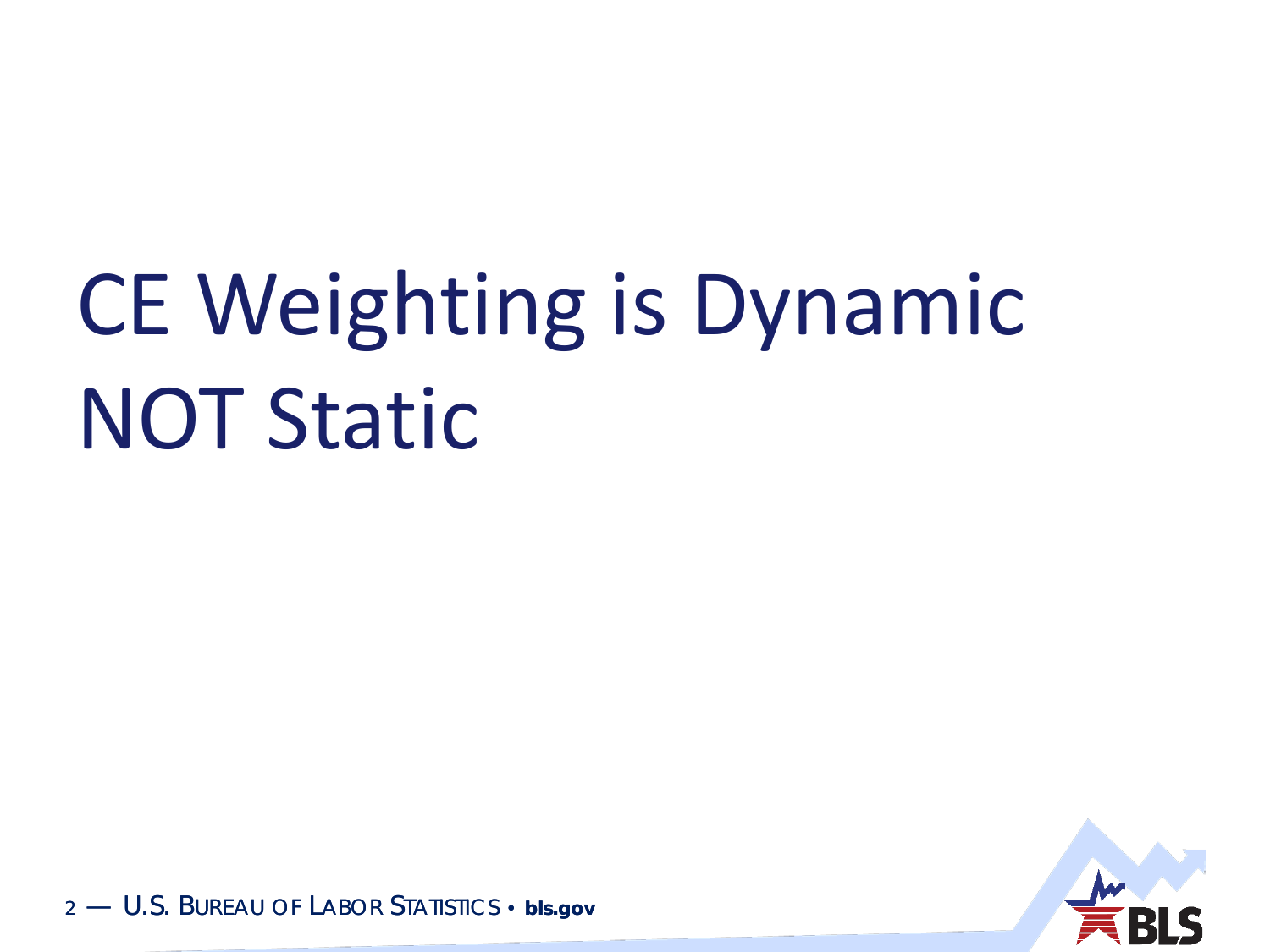#### **Major Changes This Decade**

- ▶ 2010 Redesign
- Annual Sampling vs. a 10 year Sample
- ▶ State Level Weighting
- NonResponse (Unit) Variable revisions: 2014
- Calibration Variable Revisions: 2017

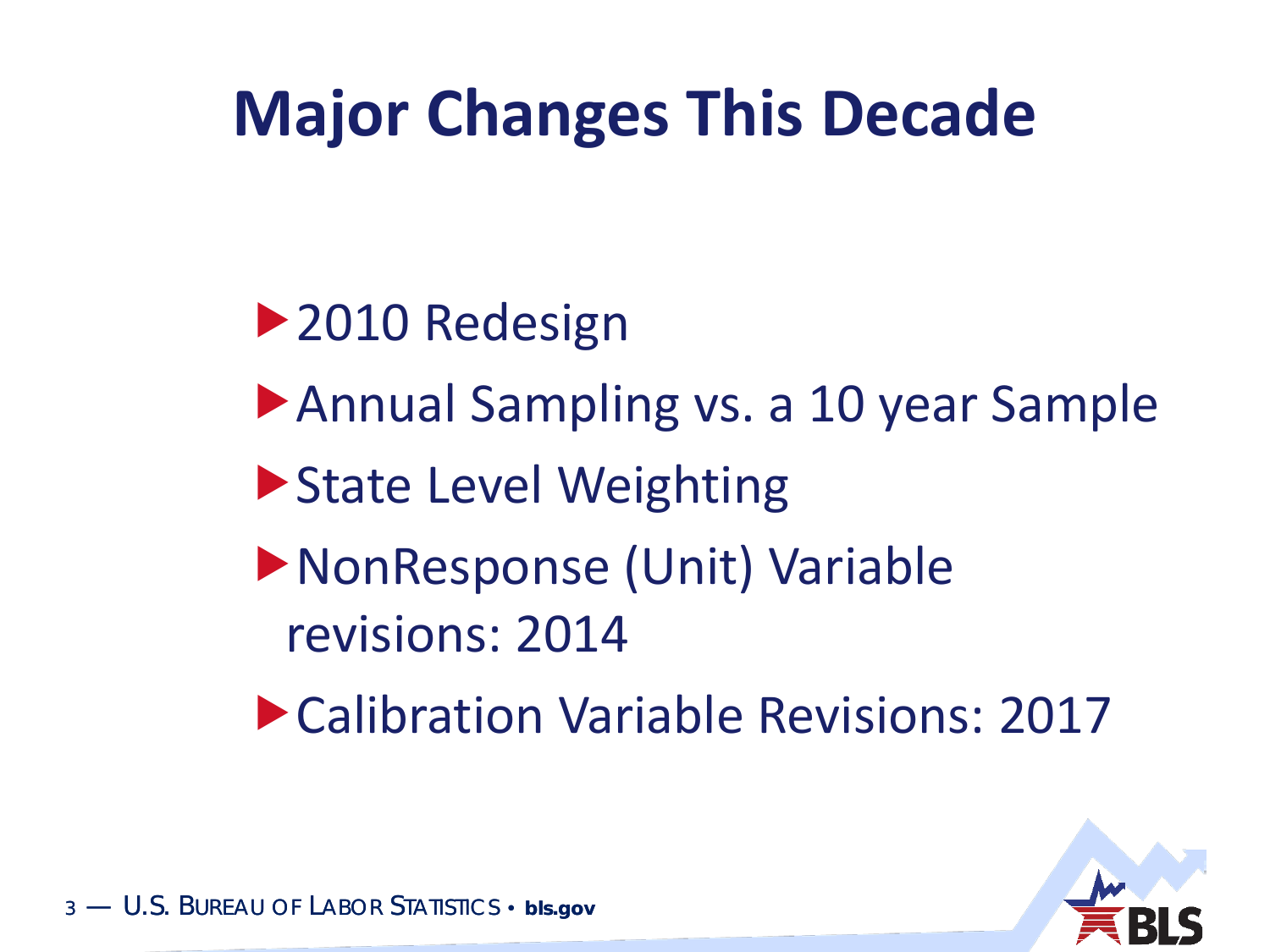#### **The Impact of Weighting can be very**

# LARGE

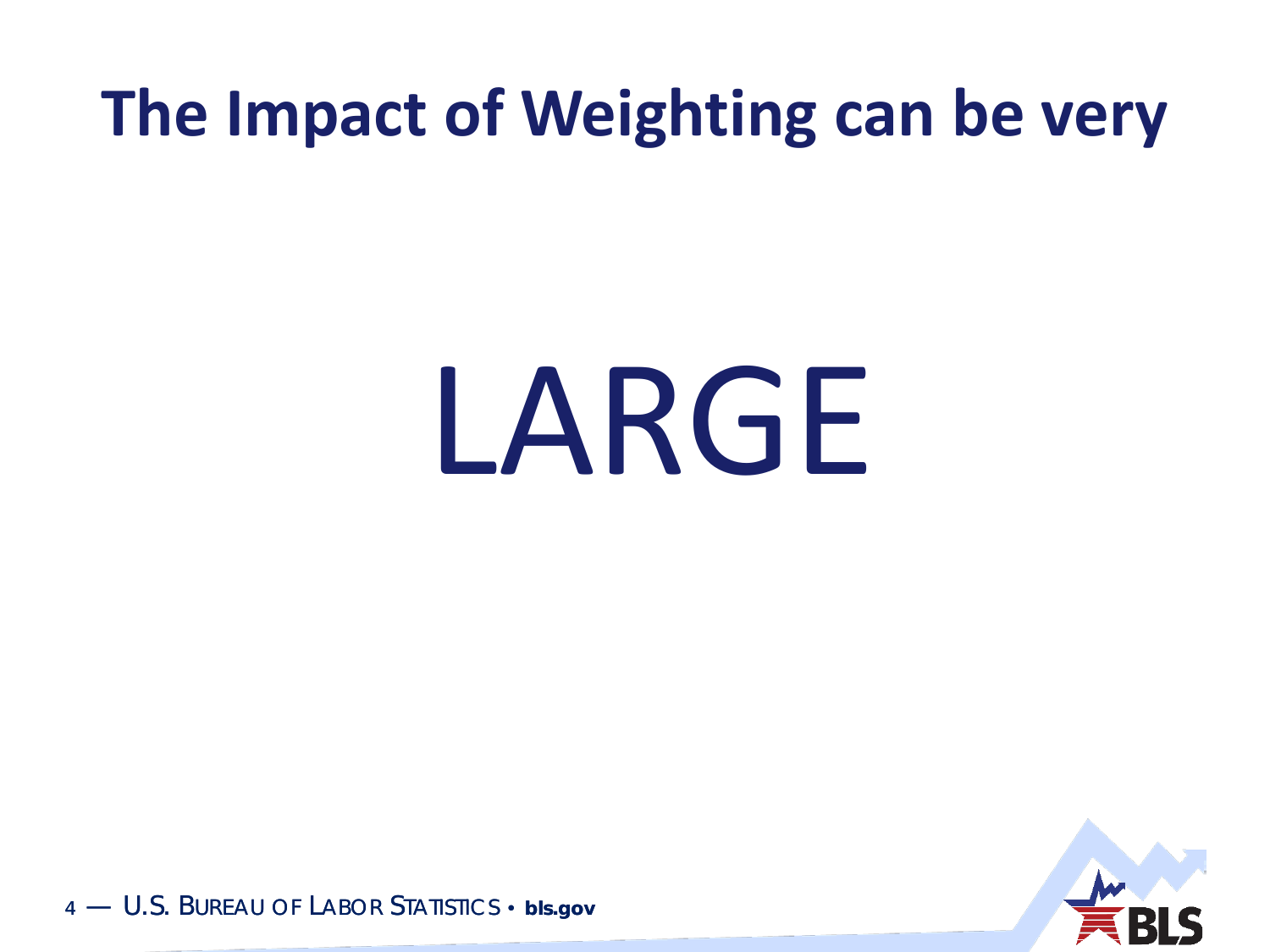#### **Impact of Weighting**

- $\blacksquare$  11,539 = Average of all Base Weights from Interview Survey 2016Q4 for all good interviews
- $\blacksquare$  20,575 = Average of all FINLWT21 from Interview Survey 2016Q4 for all good interviews

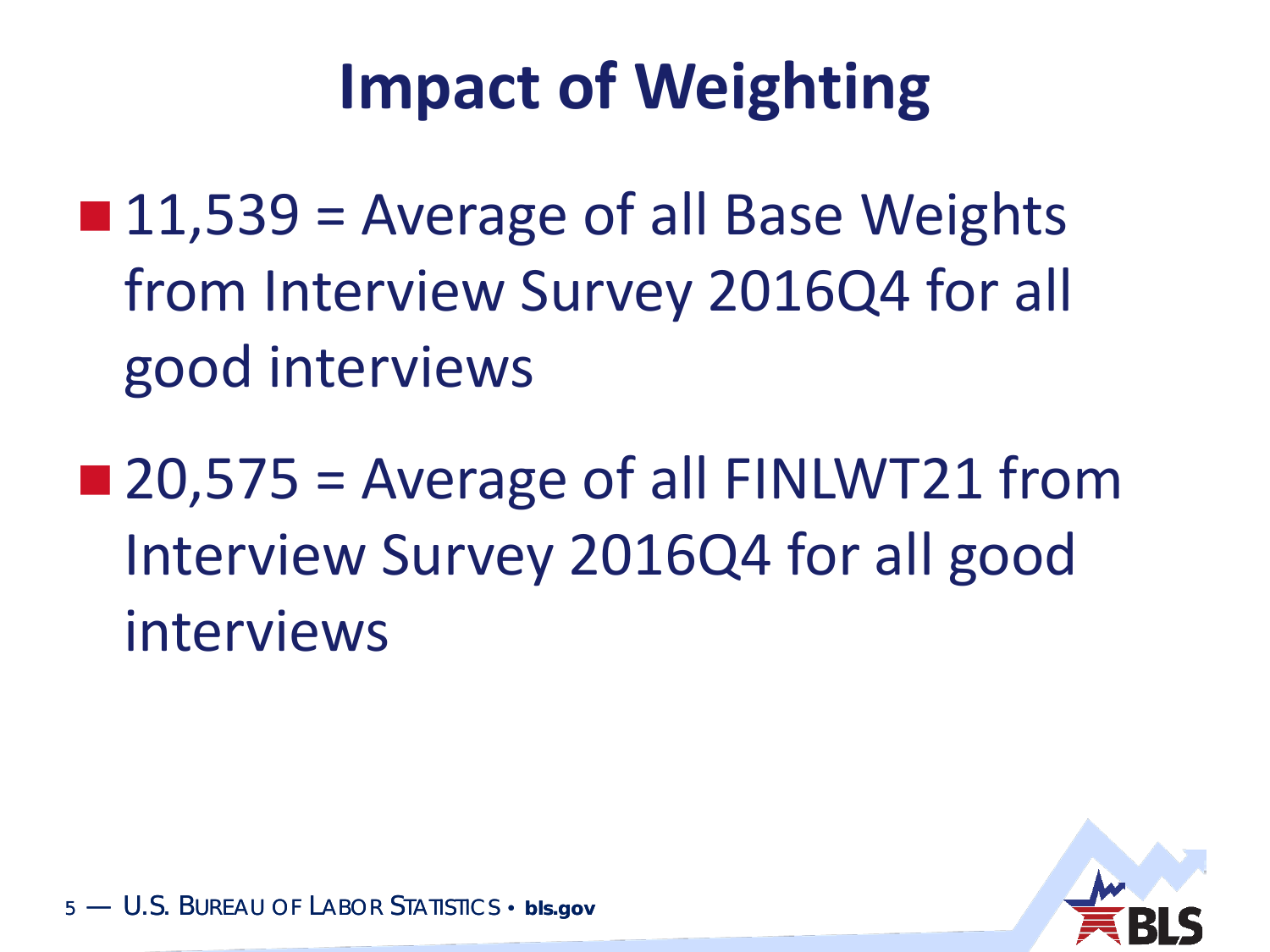### 2010 Redesign

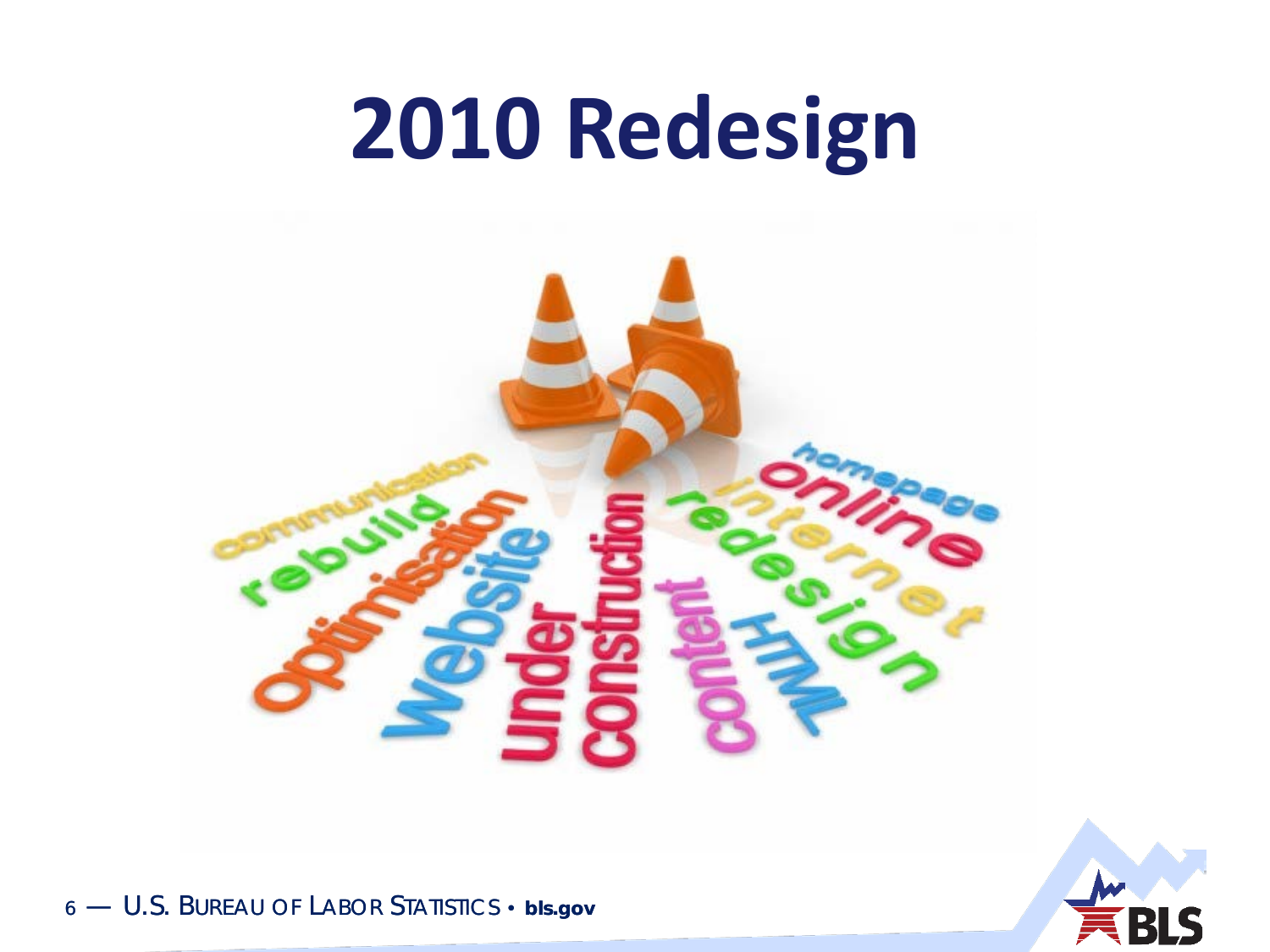#### **2010 Redesign**

- New sample of PSUs was introduced in 2015
	- ▶ Based on 2010 census
	- $\triangleright$  21  $\rightarrow$  23 Self Representing PSUs
	- $\blacktriangleright$  54  $\rightarrow$  52 Non Self Representing PSUs
	- $\triangleright$  16  $\rightarrow$  16 Rural PSUs

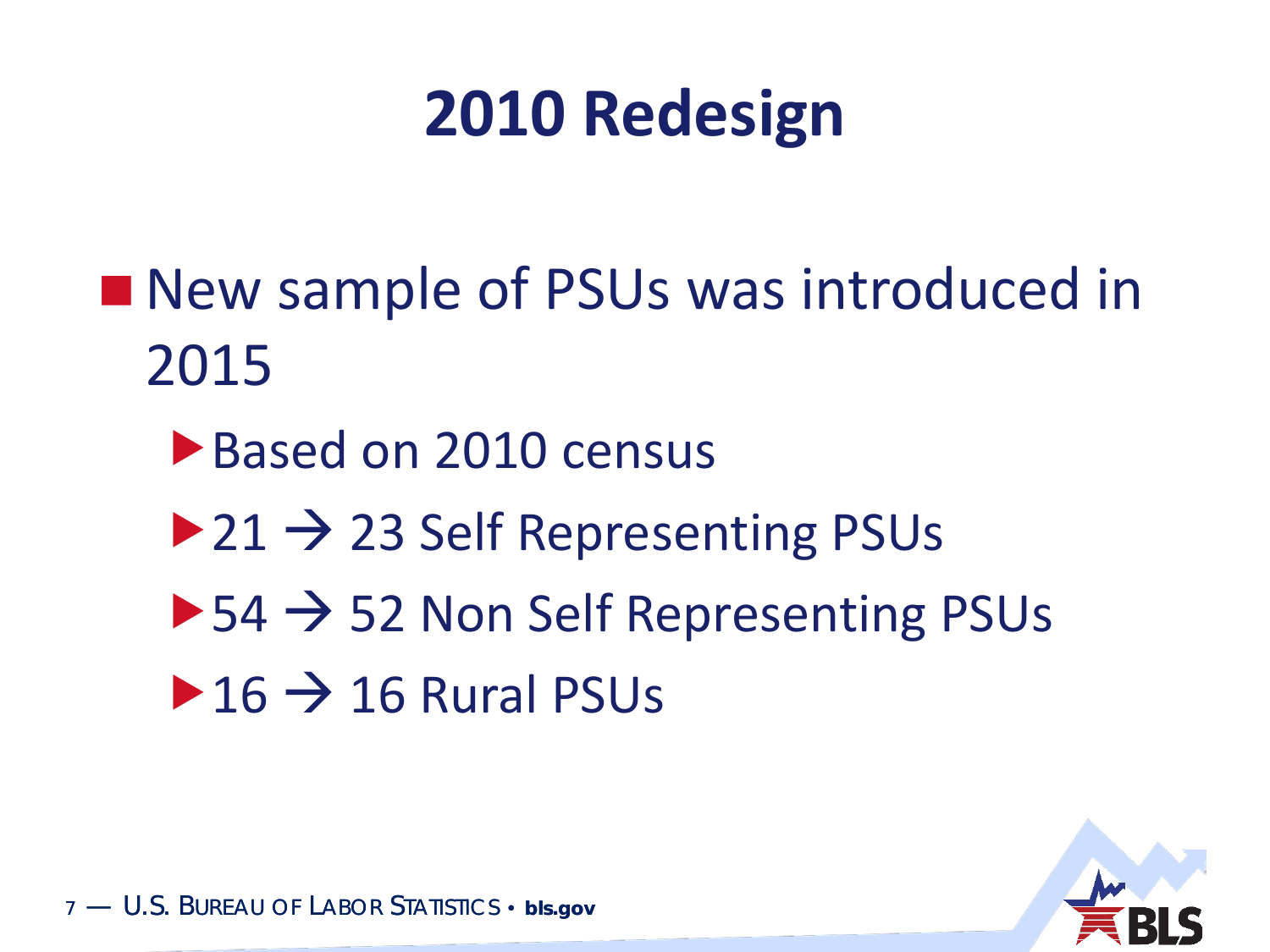## **Annual Sampling**



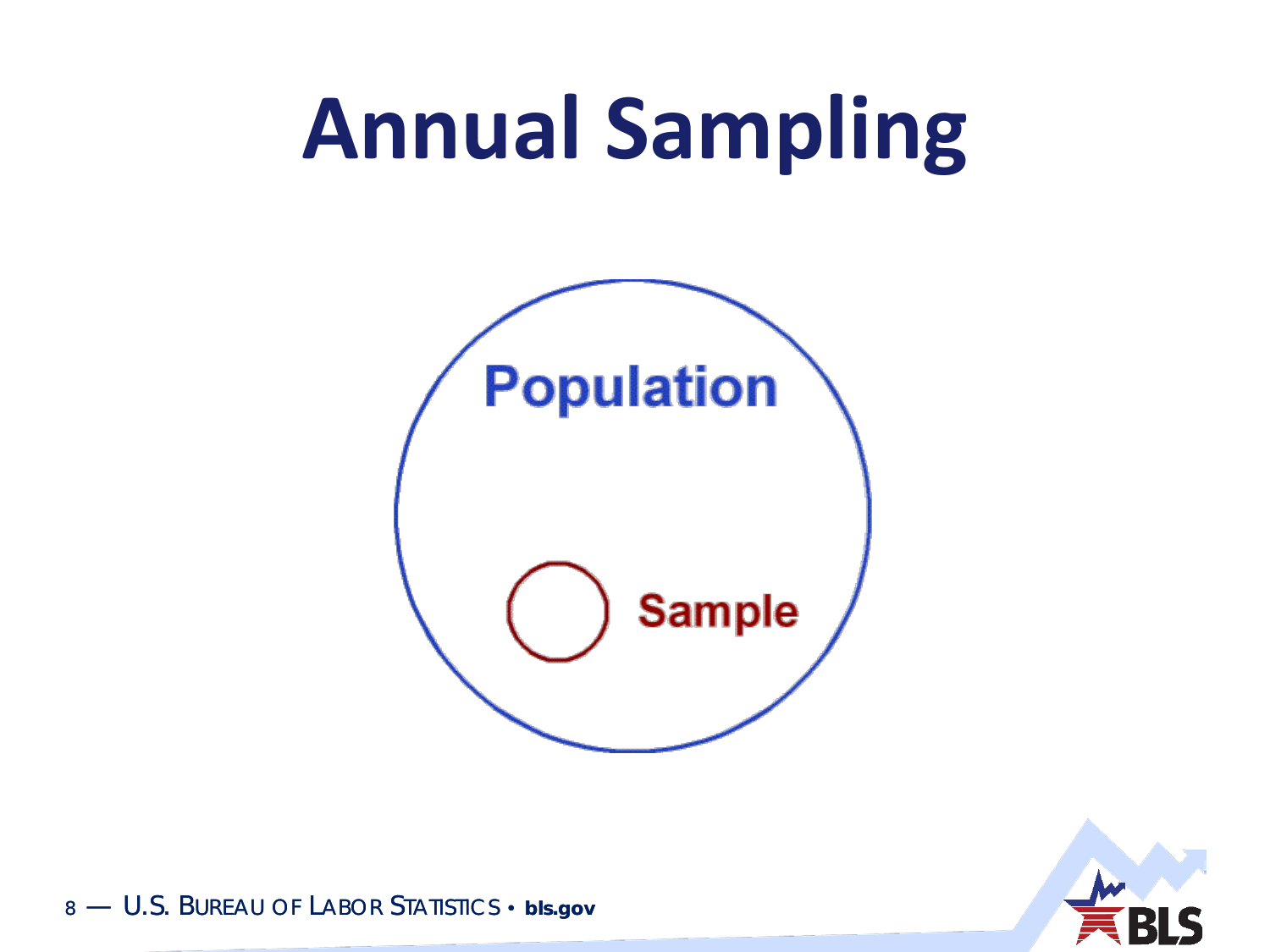**Annual Sampling of Households Within PSUs**

- Sample of households was chosen for an entire decade in previous designs
	- ▶ For 2000 design, the sample was chosen for 2005-2014
- Selecting annually has advantage of being responsive to latest housing data
	- ▶ Resulting in more accurate lists of addresses

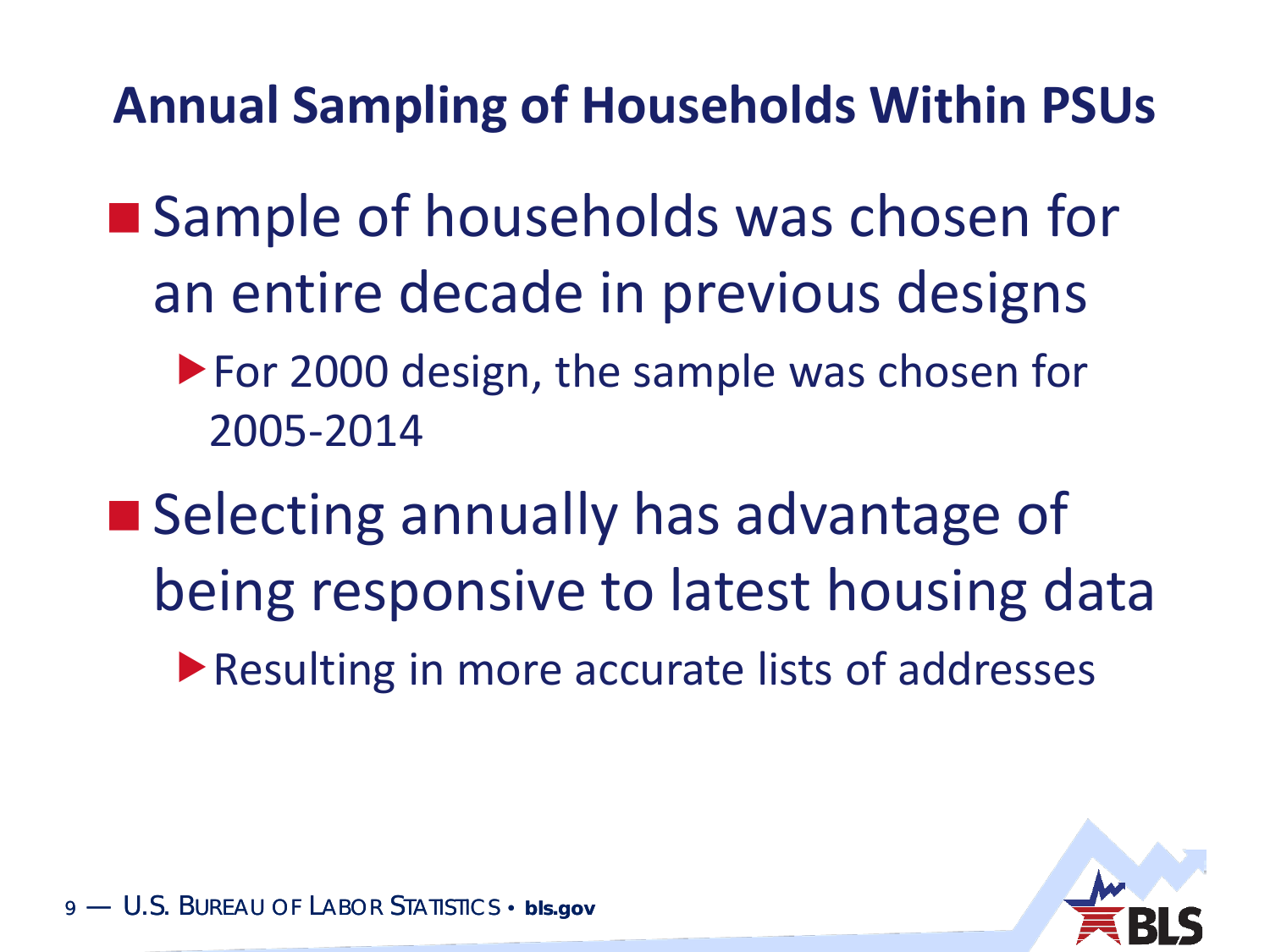#### **State Level Weighting**





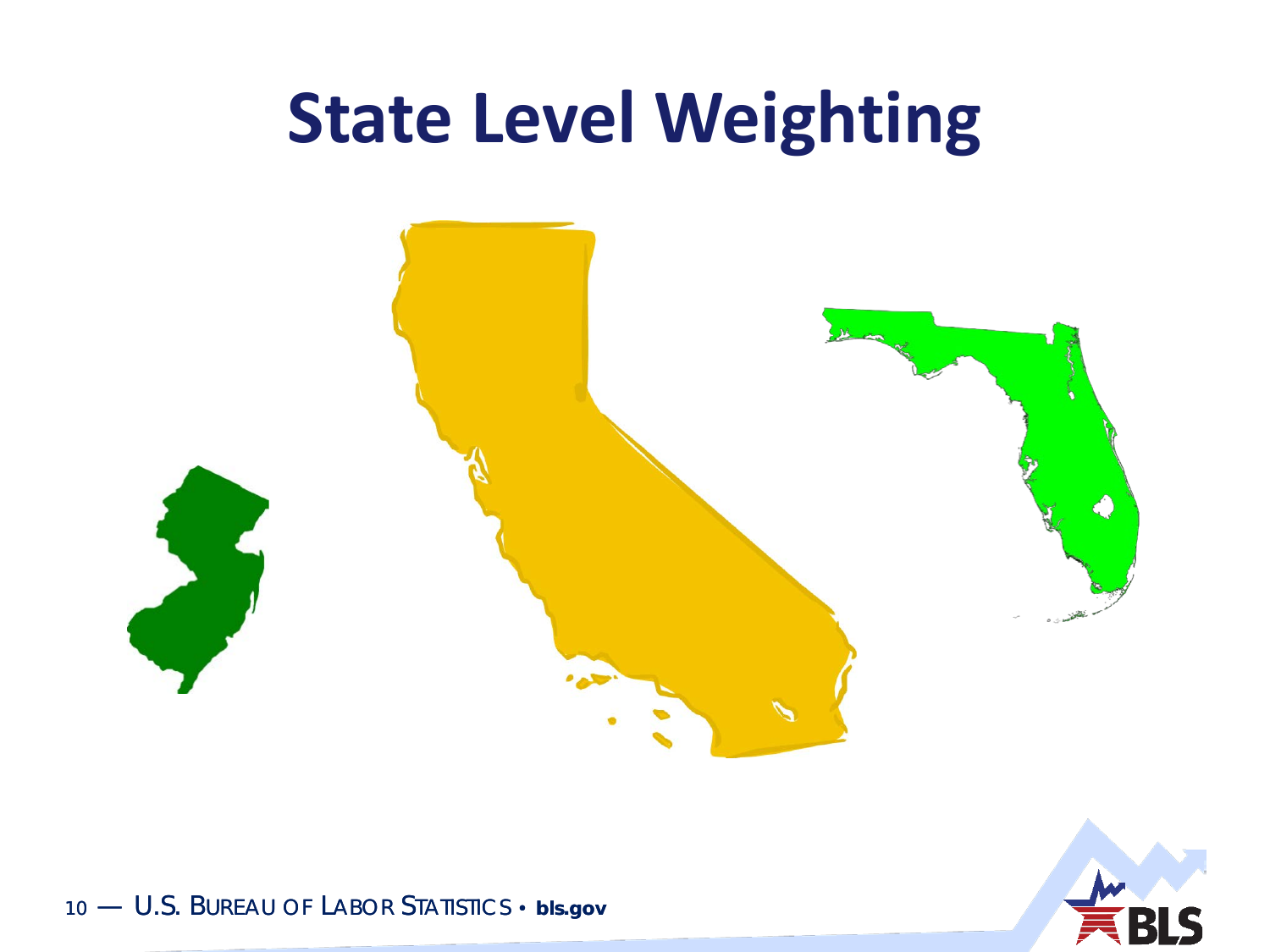#### **State Level Weighting**

■ Can be provided for states with sufficient sample size and representative PSUs

**Experimental weights have been** published for NJ, CA, and FL

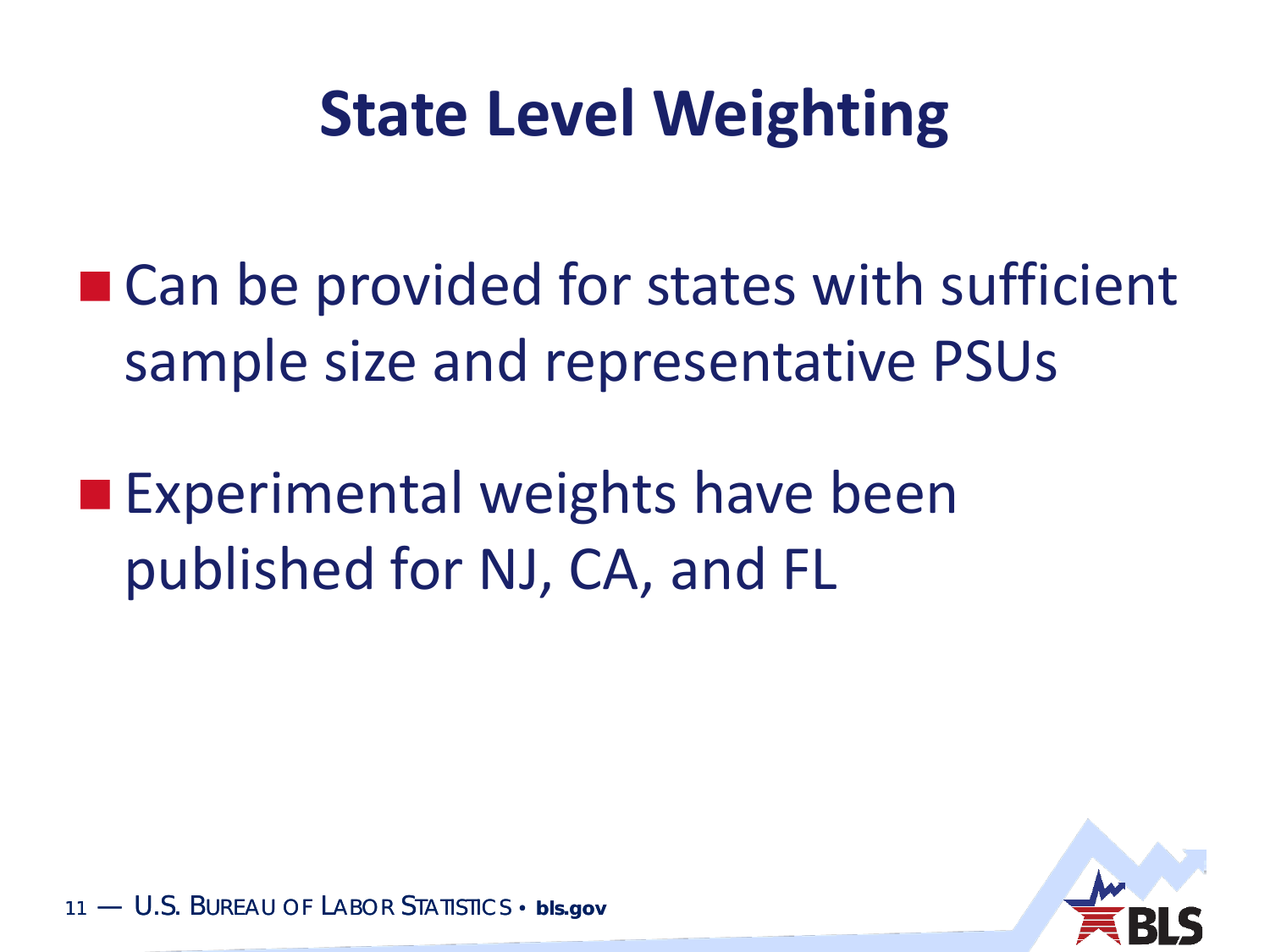#### **Nonresponse Adjustment**



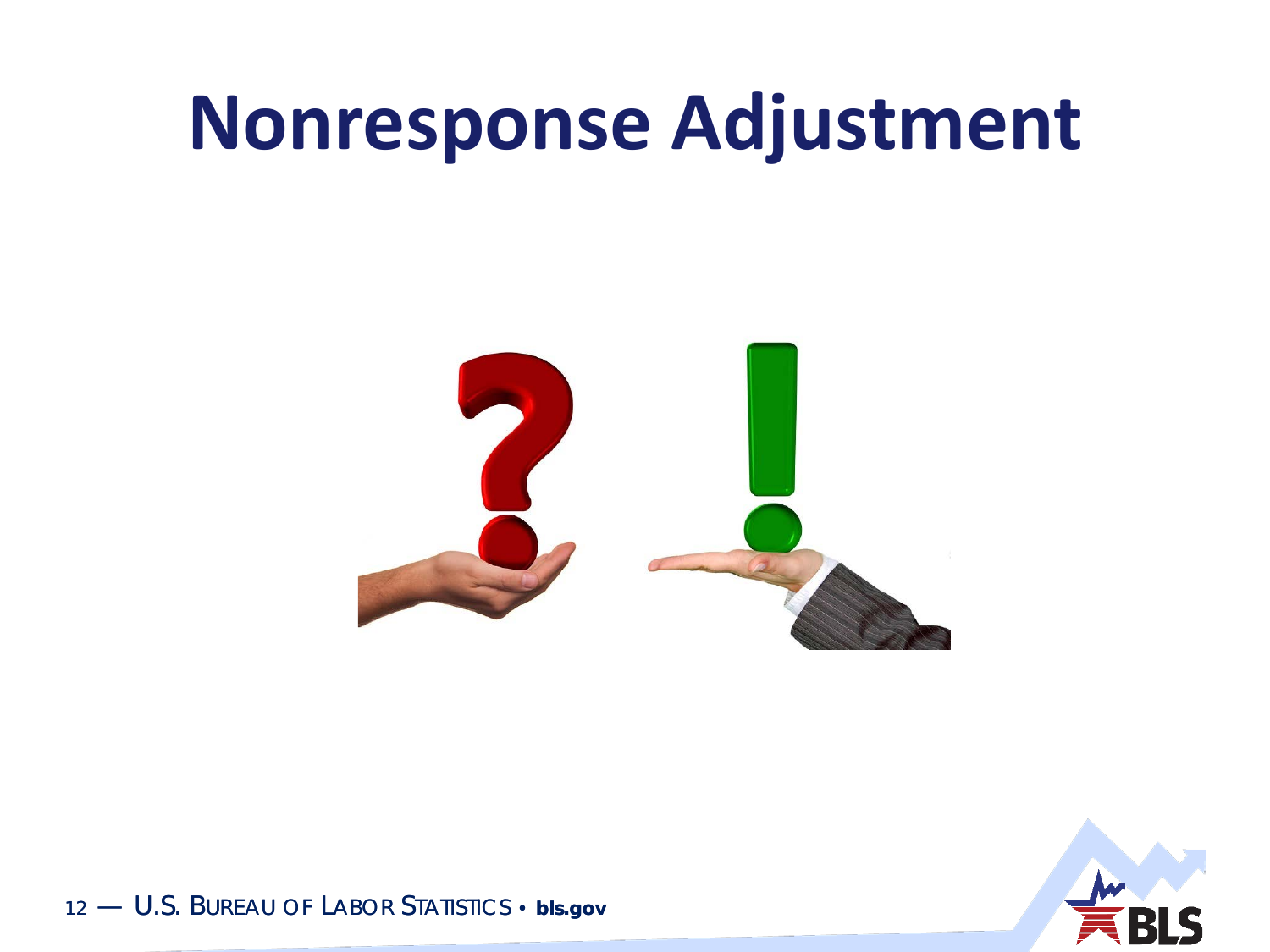#### **Nonresponse Variable Background**

- Adjusts weights of respondents to compensate for nonrespondents
- Aim is to reduce nonresponse bias which can be large when respondents and nonrespondents are different
- Success depends on having variables for **both respondents and nonrespondents**

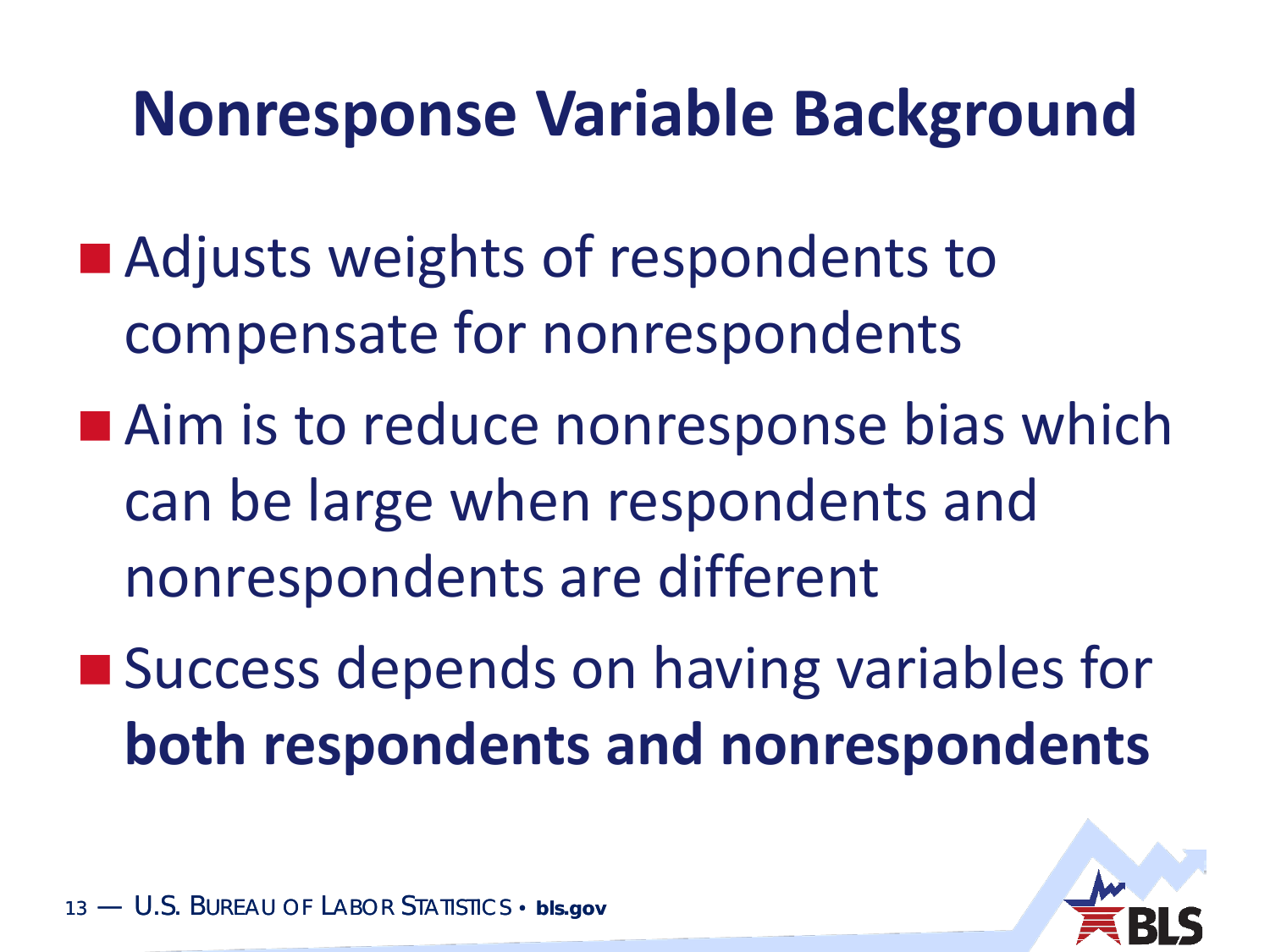#### **Nonresponse Variables Before 2014**

- Region of Country (4 Regions)
- Consumer Unit Size (4 Size Groupings)
- **The Tenure (2 Groupings)**
- Race (2 Groupings)
- Rotation Group: Interview Survey Only: (4 Groupings)

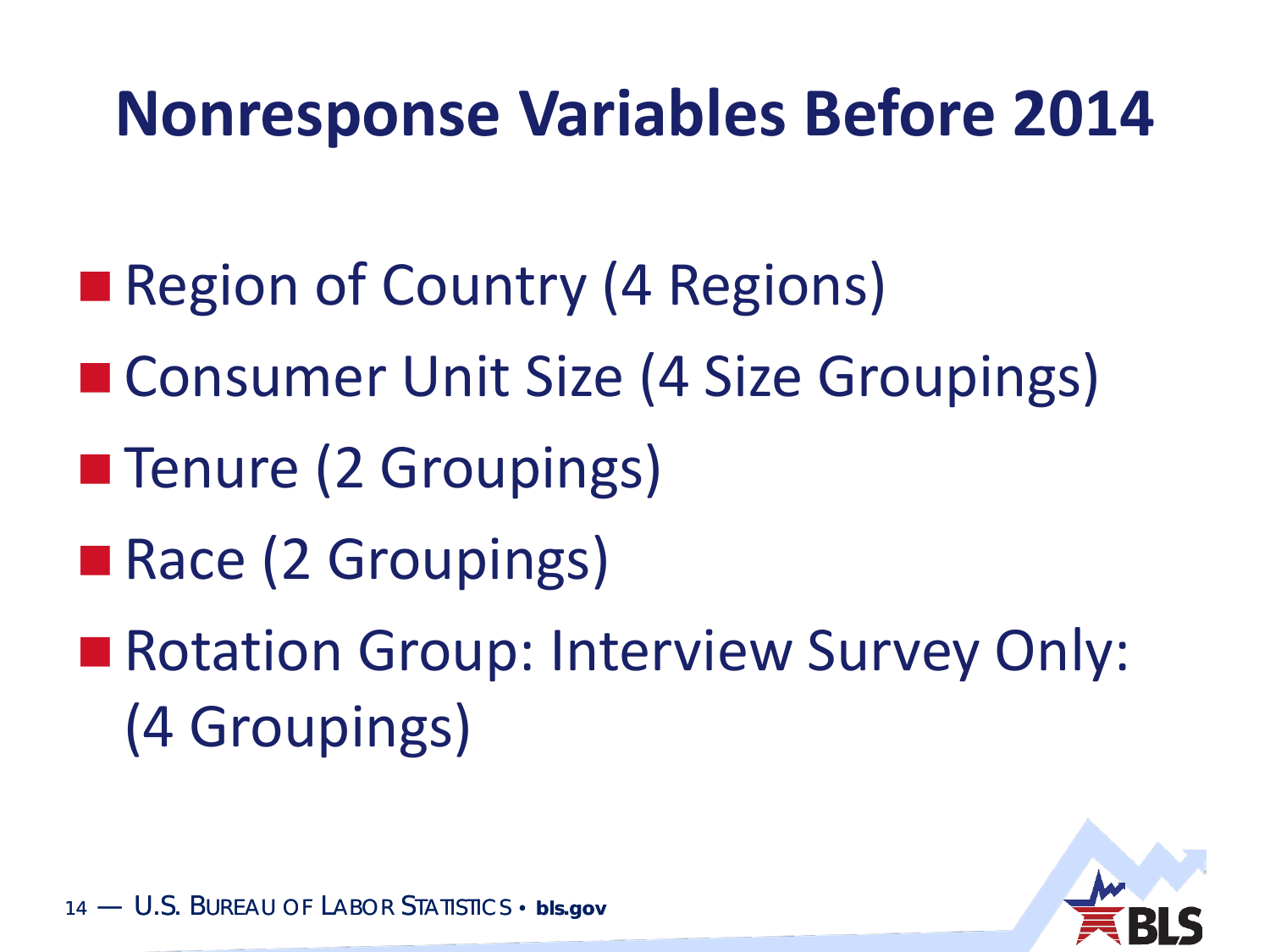#### **Nonresponse Variables Starting in 2014**

- Region of Country (4 Regions)
- Consumer Unit Size (4 Size Groupings)
- IRS Adjusted Gross Income by zip code which **is publically available (3 Groupings)**
- Number of Contact Attempts (4 Groupings)

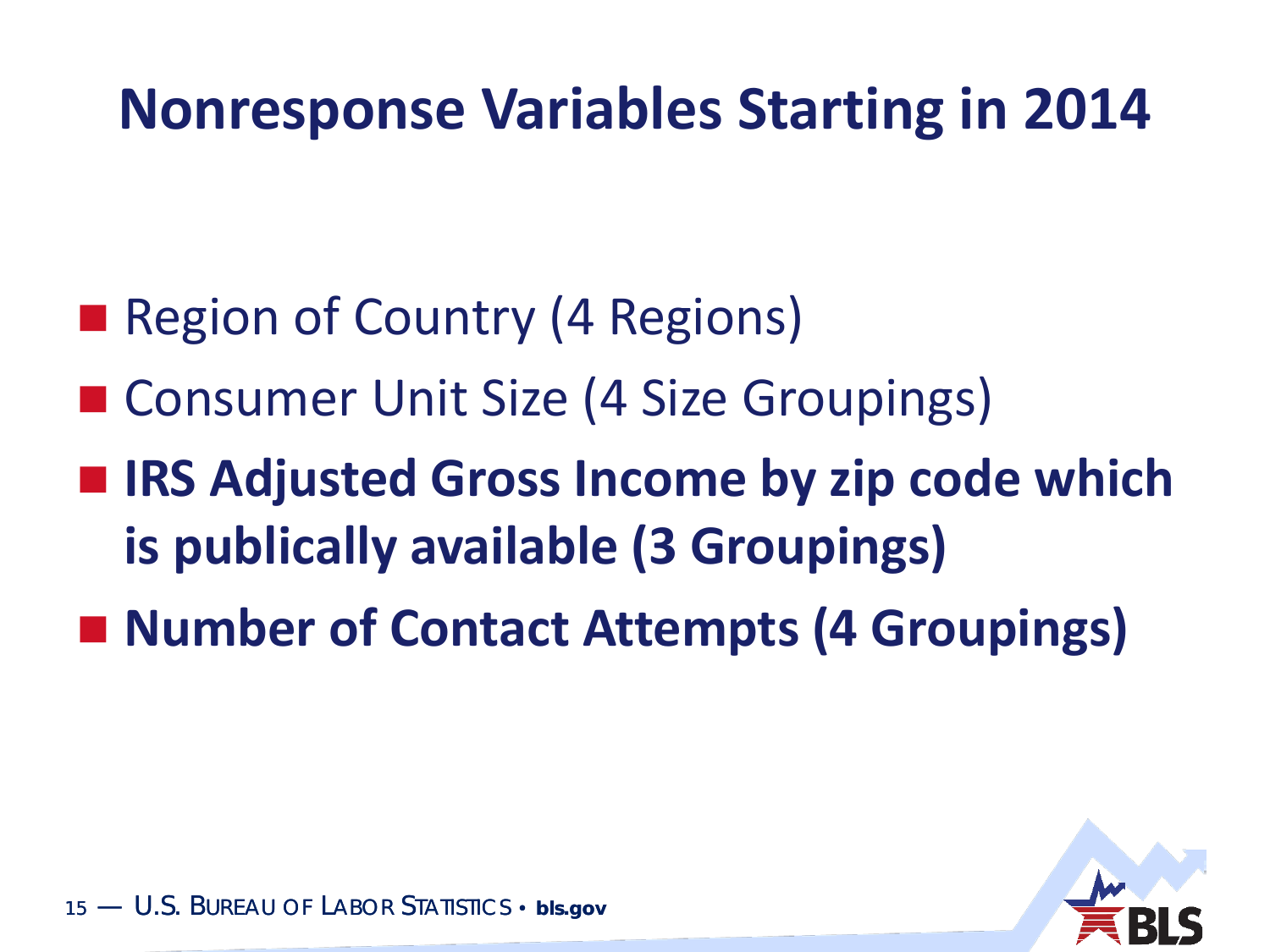#### **Calibration Adjustment**



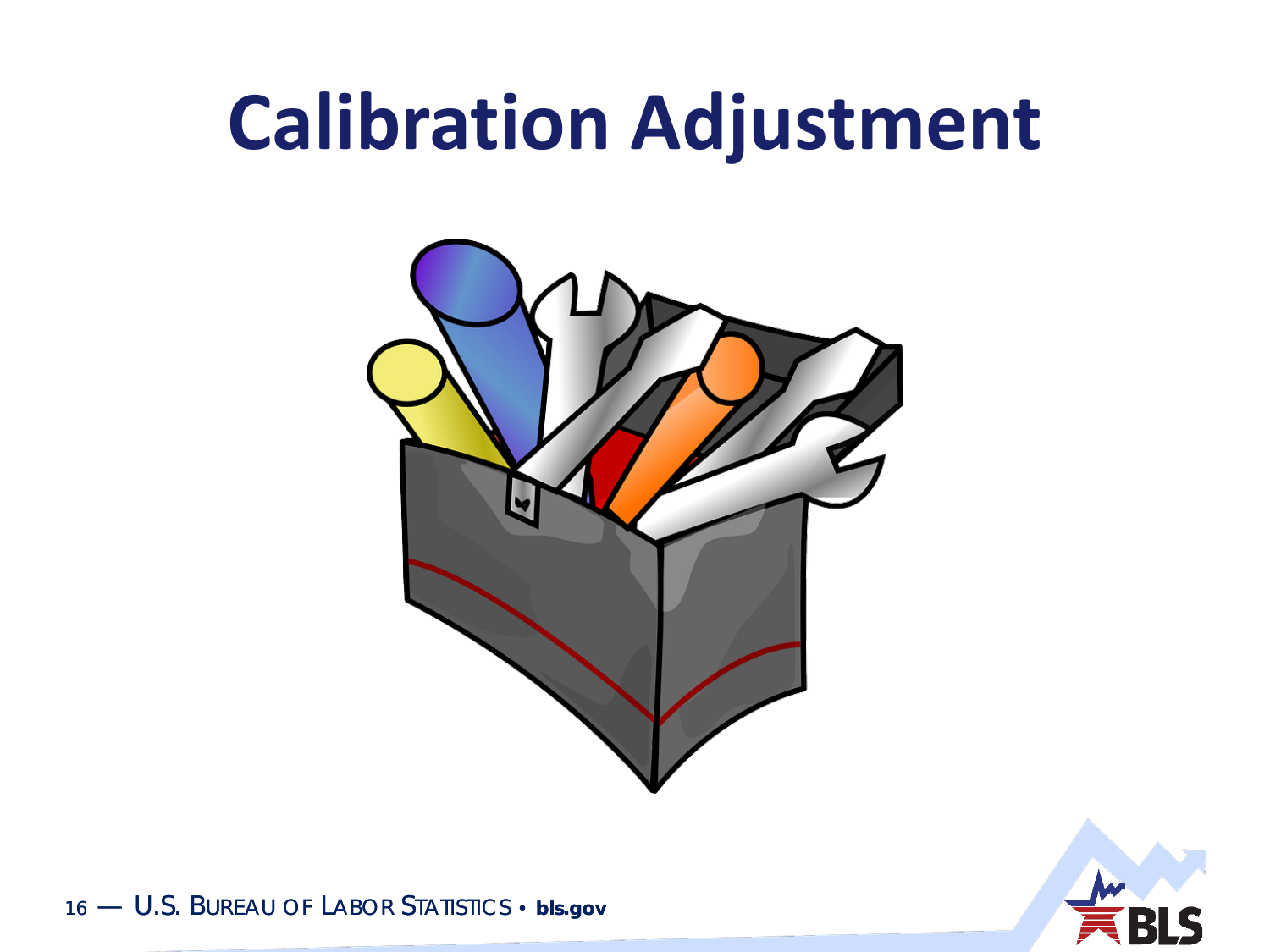#### **Calibration Background**

- ▶ Adjust weights to known population totals from external source, Current Population Survey (CPS) in order to account for non-residential addresses and frame under coverage
- ▶ CPS is largest BLS survey and is used to calculate the unemployment rates
- $\blacktriangleright$  Minimizes the change from Stage1 weight = Base weight\*Noninterview adjustment and FINLWT21 while satisfying the population totals constraints

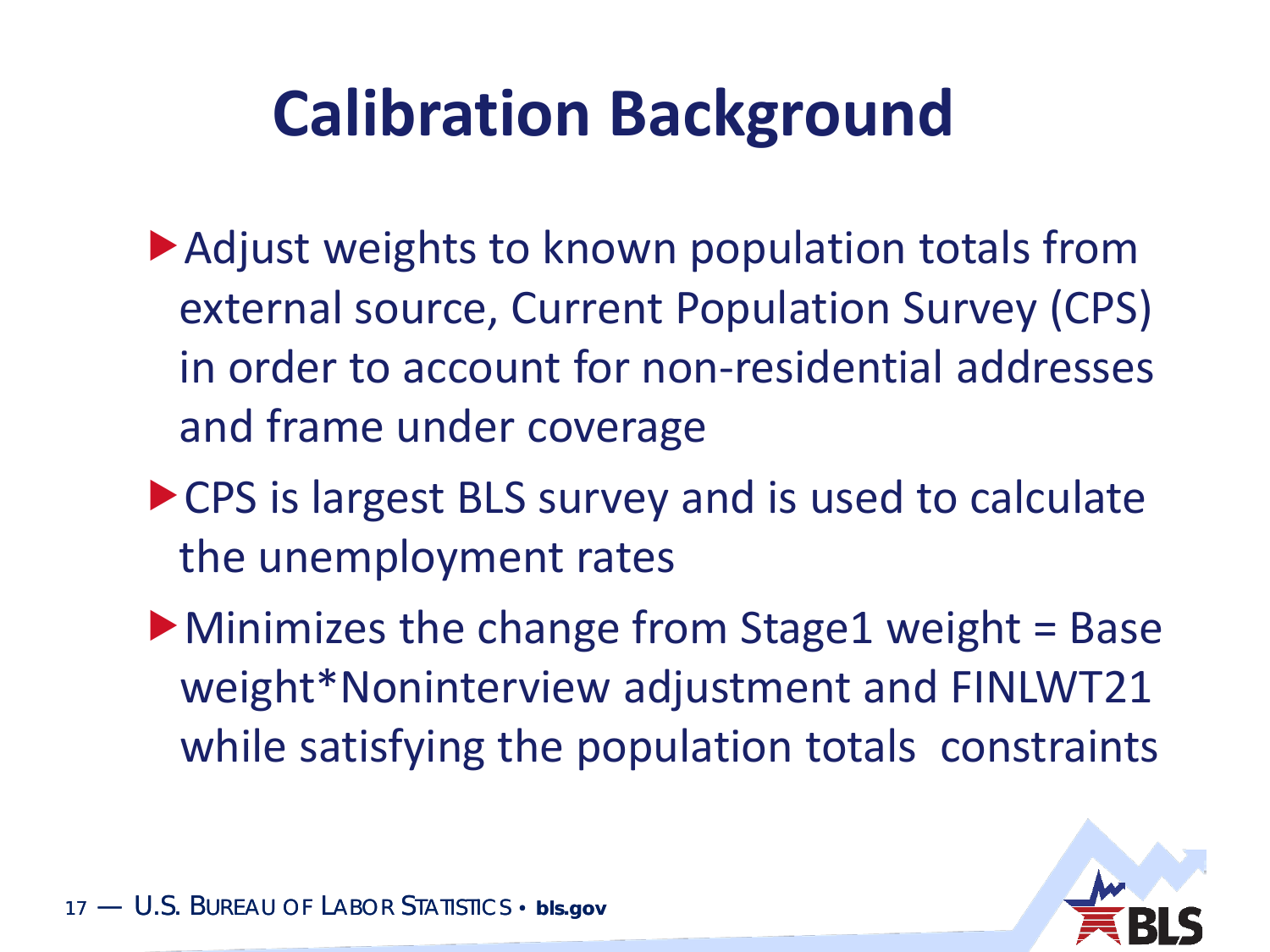#### **Calibration Weighting Variables**

- CPS controls are used for the following characteristics:
	- ▶ Total number of CUs
	- ▶ Homeowner CUs
	- ▶ 14 age/race combinations
	- ▶ Census Region (4) -> Census Division (9) (starting in 2017)
	- ▶ Census Urban\*Region (4) -> Census Urban\*Division (9) (starting in 2017)

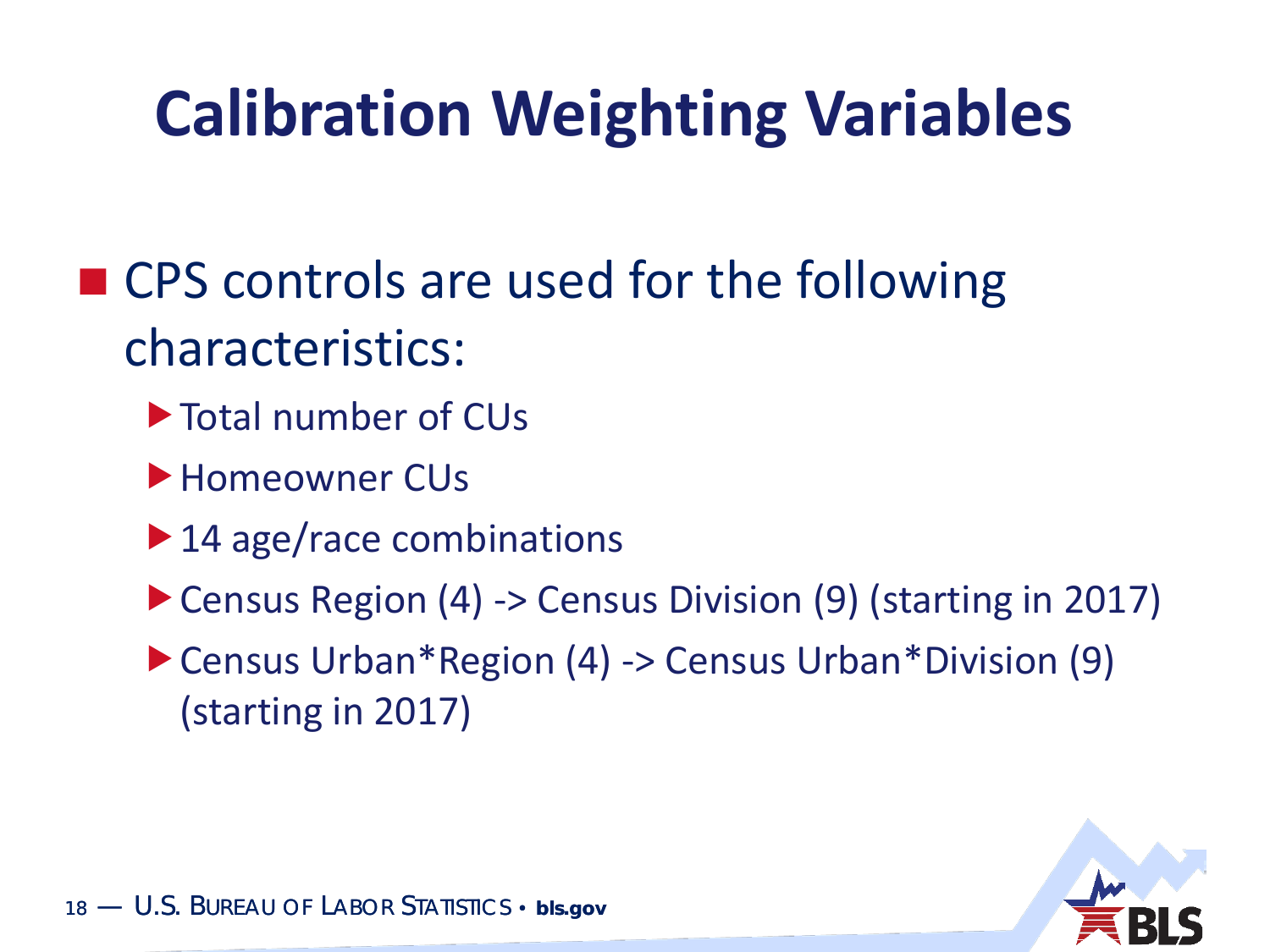



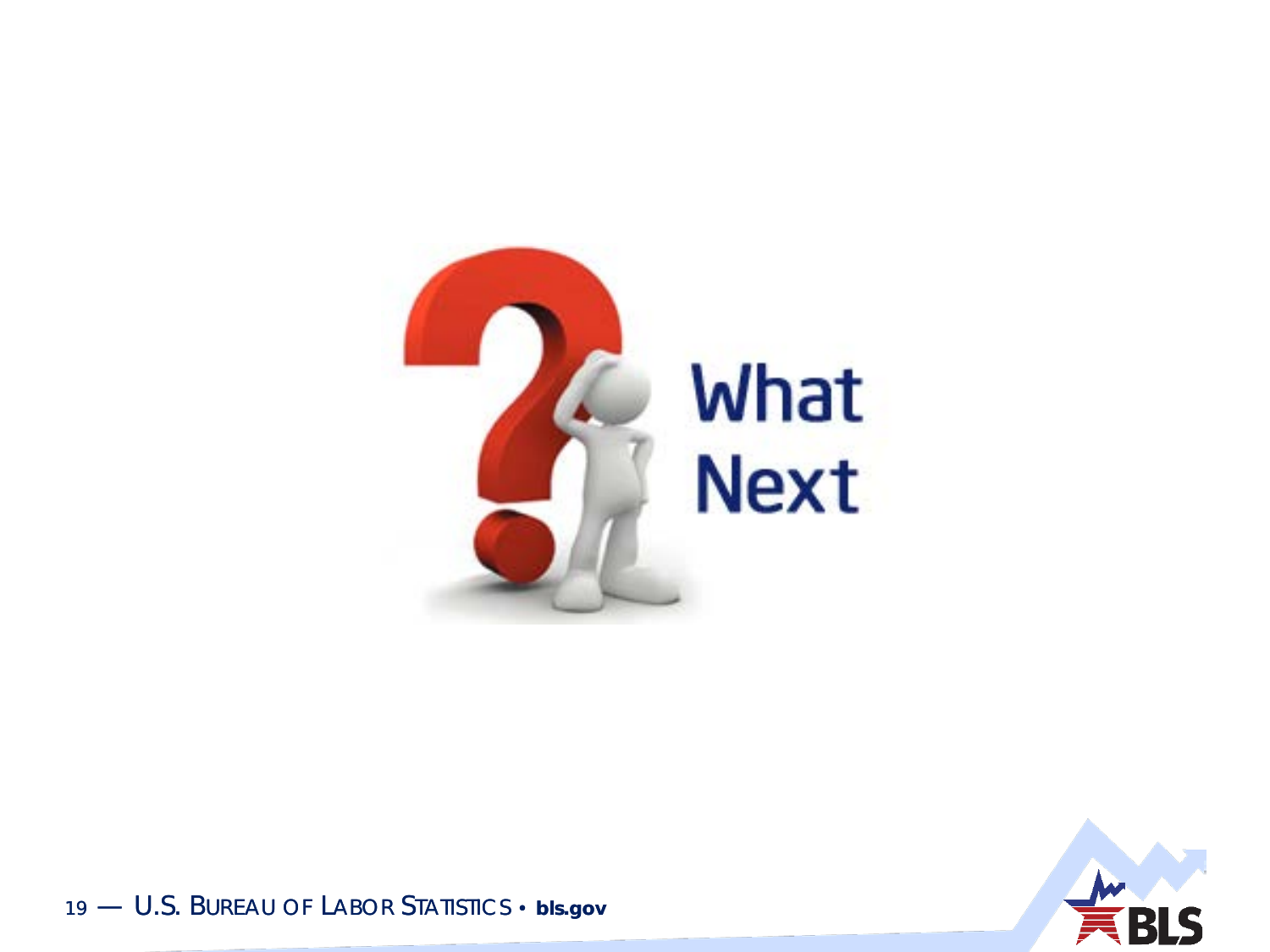#### **Weighting Beyond the 2010's**

- **ELinking address level information** from alternative data sources
	- Potential use in Nonresponse Adjustment